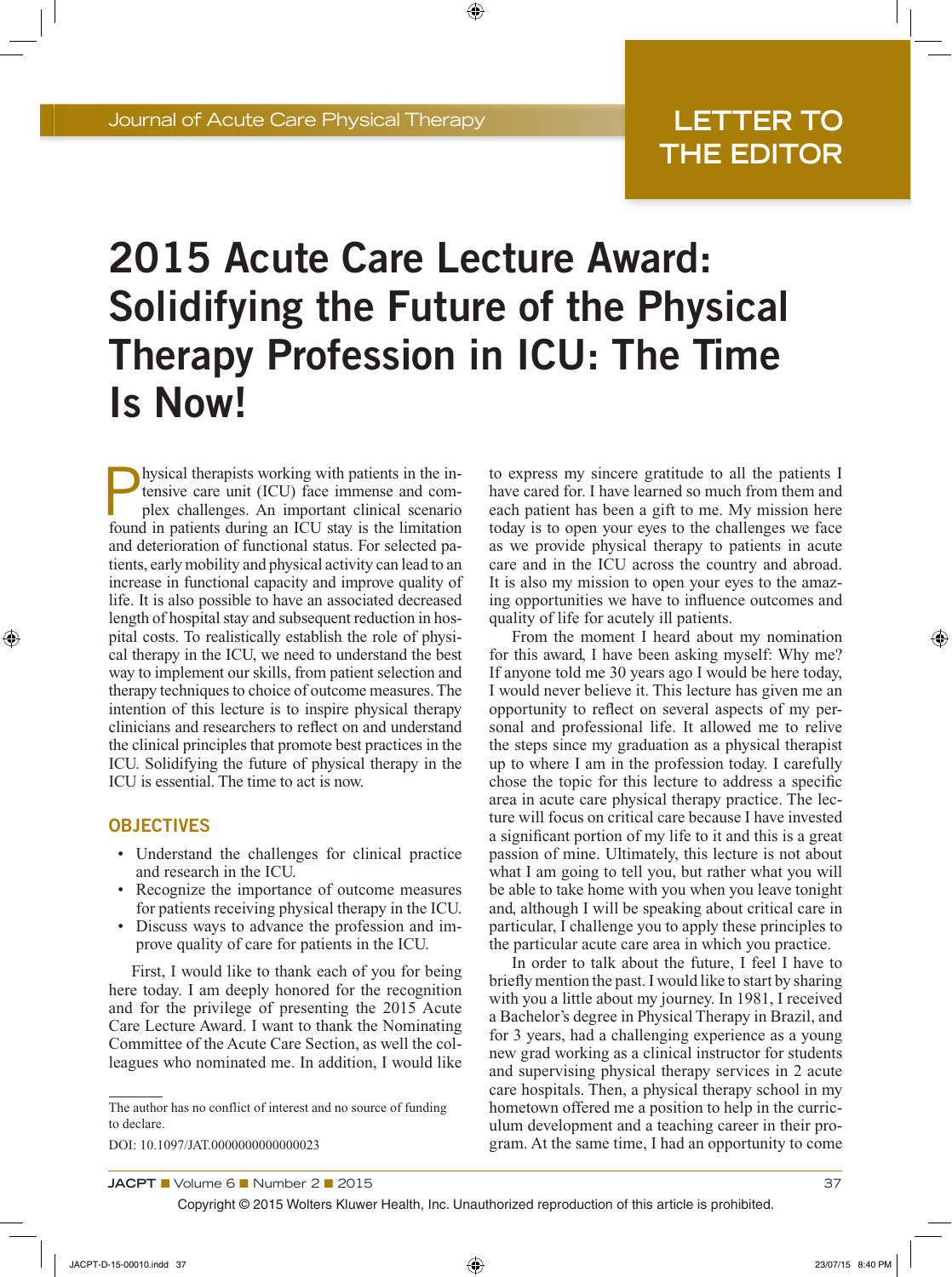to the United States. I had to make a choice. Staying in Brazil would offer me a predictable educational career and job security, which was a rare opportunity at the time. Moving to a different country would be a much less predictable future. I did, however, made the decision to come to the United States and arrived here with my husband exactly 30 years ago, in February of 1985. After a few weeks, I realized that my dream was to practice as a physical therapist here. That was the beginning of a long, challenging, and uncertain career path for me in this country.

The process of getting a physical therapy license was a struggle as a foreigner. After 2.5 years, I was able to get my license to practice in the state of Texas. Then the Houston Methodist Hospital sponsored me to work in this country, and for this, I will be eternally grateful to this institution. When I started working at this hospital, my first choice was chest physical therapy in the ICU for a very special reason: that was the "safest" place for me to work because of my limited ability to speak the language. The majority of patients were on a ventilator and could not talk. The communication with physicians and nurses was limited to the bedside; families were rarely present, and most important of all: I did not have to talk on the phone. Five years later, I experienced being the mother of a critically ill infant for several months. That unfortunate experience taught me invaluable lessons on how to deal with the family members of my own patients. One year later, due to a high-risk pregnancy, I spent 6 months on complete bed rest. Once again, I learned from this experience and was able to really understand the extreme physical and psychological discomfort along with loss of autonomy associated with an extended period of bed rest. As soon as I returned to work, I was determined that all of my efforts would be focused on increasing my patient's mobility.

By the early 1990s, I was very fortunate to work with ICU nurses and physicians who had the compelling view that if patients got out of bed and walked, they would get better much faster. These nurses and physicians challenged me to try different therapeutic interventions to achieve the goal of improving a patient's functional mobility. As a physical therapist, even without the appropriate knowledge and training in critical care, I accepted that challenge. Initially, I was extremely hesitant because I was well aware of my knowledge limitations and the lack of a physical therapy mentor to guide my practice because I could not find any published information on this topic. I then turned to the literature on bed rest. Although I knew the detrimental effects of bed rest, reading the literature on the topic convinced me that early mobility and physical activity in these patients was the right thing to do and it would improve the functional outcomes of selected patients with critical illness. I continued to

be personally and professionally passionate about this practice, but reluctant at times to try different therapeutic approaches because of the absence of literature and my lack of clinical experience in critical care. Over the years, I saw remarkable results from therapeutic interventions I used for patients on prolonged mechanical ventilation and I felt obligated to share my positive experiences. I started with posters, platform presentations at the American Physical Therapy Association conferences, and lectures to physical therapists, nurses, and medical students in Houston. Then, in 2006, I published an article addressing early mobilization in the ICU and included a picture of a patient walking using a portable ventilator.<sup>1</sup> That was the first picture in the literature illustrating early mobility and walking in the ICU since the  $1970s^{2,3}$ After that, I continued to write articles, conducted simple research studies, and now I have the opportunity to teach colleagues nationally and internationally. This a short glimpse of my journey as a physical therapist with exclusive practice in acute and critical care. All of these life experiences have brought me to where I am today—and still working every day to improve the outcomes for patients in the ICU.

Let me take you back in time for just a moment. When I started working in Texas, ICU physical therapy in most hospitals was primarily focused on chest physical therapy and exercises. I personally did passive range of motion as the sole therapeutic intervention, sometimes twice/day in the same patient. I remember that, at that time, it was also an acceptable acute care practice to provide hot pack, ultrasound, and massage twice/daily for inpatients with low back pain. Patients stayed in the acute care hospital as long as they needed to recover from an acute illness. The reimbursement at that time was fee for service and there were no questions asked in regard to the type or frequency of physical therapy interventions. That was the reality 3 decades ago. Now, let me jump forward and talk about the present.

*The first objective for this lecture is that physical therapists will understand the challenges for clinical practice and research in the ICU*. The science of critical care has become increasingly complex, costly, and it is important to be aware of the issues associated with the escalating cost of health care. Because of the emerging literature in the past few years, physical therapy with focus on early mobility is now largely used in ICUs throughout this country. The goal of a physical therapy program for patients with critical illness is to promote recovery of functional mobility and prevent complications related to bed rest. The focus of care is to improve muscle strength or motor control to promote increased function, improve endurance, and progressively improve functional mobility.4 It is possible to accomplish these goals with early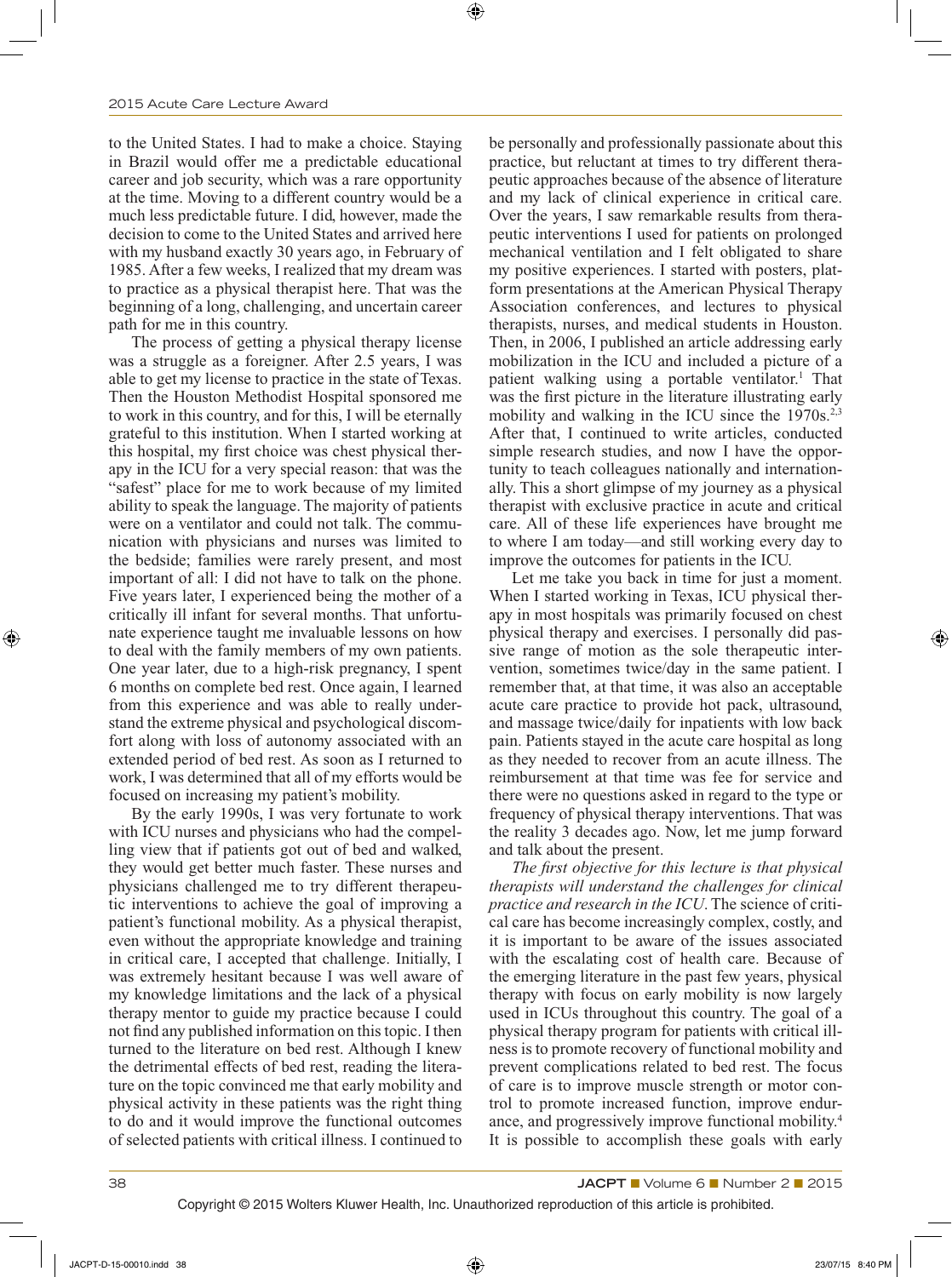physical activity and rehabilitation in patients with a possibility of recovery from the critical illness. However, there are currently several challenges that may impact physical therapy in critical care practice and outcomes. They include:

- 1. *ICU culture that promotes sedation and bed rest.* The reality is that, unfortunately, the practice of deep, prolonged sedation and bed rest is still present in a large number of critical care units worldwide. To change this practice, a care process model needs to be established but it may take several years for its implementation.<sup>5</sup> A culture change in the ICU regarding this issue is crucial to maximize mobilization efforts and to improve patient's functional mobility.
- 2. *Severity of illness in ICU patient population.* Critical illness presents with diverse physiological mechanisms that may lead to life-threatening situations and result in significant morbidity or mortality. It is a complex syndrome caused by a large variety of diseases and conditions, and, most importantly, it may have an unpredictable clinical course. Several factors may contribute to a critical illness at different times. I always look at my critically ill patients as being a different patient every day, they can be better or worse, but it is very unlikely they will be the same from one day to another or even in the same day. Any time the patient presents differently, we must then provide different therapeutic interventions. It becomes a challenge when trying to establish universal protocols or guidelines to manage weakness and functional deficits in critically ill patients with fluctuating medical status.
- 3. *Lack of complete understanding about skeletal muscle weakness in critical illness.* Skeletal muscle weakness is a common consequence of critical illness, can affect all parts of the motor unit, and is associated with a variable extent of neuromuscular involvement. The specific pathophysiological mechanism causing this neuromuscular failure is unclear. It is linked with ventilator weaning failure, prolonged rehabilitation, hospital mortality, and significant short-term and long-term functional impairments. The acute skeletal muscle wasting in critical illness leads to impaired physical function with an unpredictable recovery course, resulting in immense challenges for physical therapists working in the ICU and across the continuum of care. It has been recently reported that muscle wasting occurs early and rapidly in the first week of critical illness, and is more severe in patients with multiorgan failure compared with single-organ failure.<sup>6</sup> A variety of prevention and therapeutic approaches have been proposed, but unfortunately, we currently

do not have any specific solutions or answers for the management of this complex phenomenon. I often ask myself about the possibility of potentially affecting the muscle cells in a negative way by providing aggressive exercises in the early stages of critical illness when the body is trying to support failing vital organs. It concerns me even further when I read published studies reporting a single intervention being associated with prevention of such a complex process, which, as I mentioned earlier, is still not clearly understood. The term "ICU-acquired weakness" has been largely used in the literature to address the presence of weakness without any possible cause other than the critical illness. ICU-acquired weakness and delirium have been even addressed in the literature as an iatrogenic risk with epidemic proportions.7 Today, I am particularly concerned about widespread use of the term "ICU-acquired weakness" by a large number of authors in the literature. This terminology may negatively impact reimbursement for rehabilitation and hospitals in the future. We cannot forget the reality that third-party payers are increasingly denying reimbursement for many hospital-acquired conditions.

- 4. *A multidisciplinary team is required to mobilize patients in the ICU.* No single health care professional alone can accomplish the task of mobilizing patients with critical illness. An interdisciplinary health care team approach ensures patient safety.<sup>8</sup> The team includes not only multiple professions but also the patient and family. Physical therapists should be an integral part of the ICU team. It is essential that the specific roles of every team member be clearly defined. Changing the thought process, behaviors, and culture of ICU professionals toward a team approach will definitively promote success and improve outcomes.
- 5. *Unclear roles and responsibilities of physical therapy in the ICU.* It is a fact that, to this date, there are not national and worldwide-defined standards for the roles and responsibilities of the physical therapist in the ICU. It is also important to note that, internationally, most of the time the primary focus of the physical therapy profession in the ICU is on respiratory care. This is largely because respiratory therapy is an established and licensed profession only in North America,<sup>9</sup> Saudi Arabia, and in the Philippines. It is very difficult for other health care professionals to understand what we do as physical therapists if, as a physical therapy profession, we still cannot clearly define our roles and responsibilities in the ICU.
- 6. *Lack of specific physical therapy training in critical care.* Early mobilization of critically ill patients on mechanical ventilation is an advanced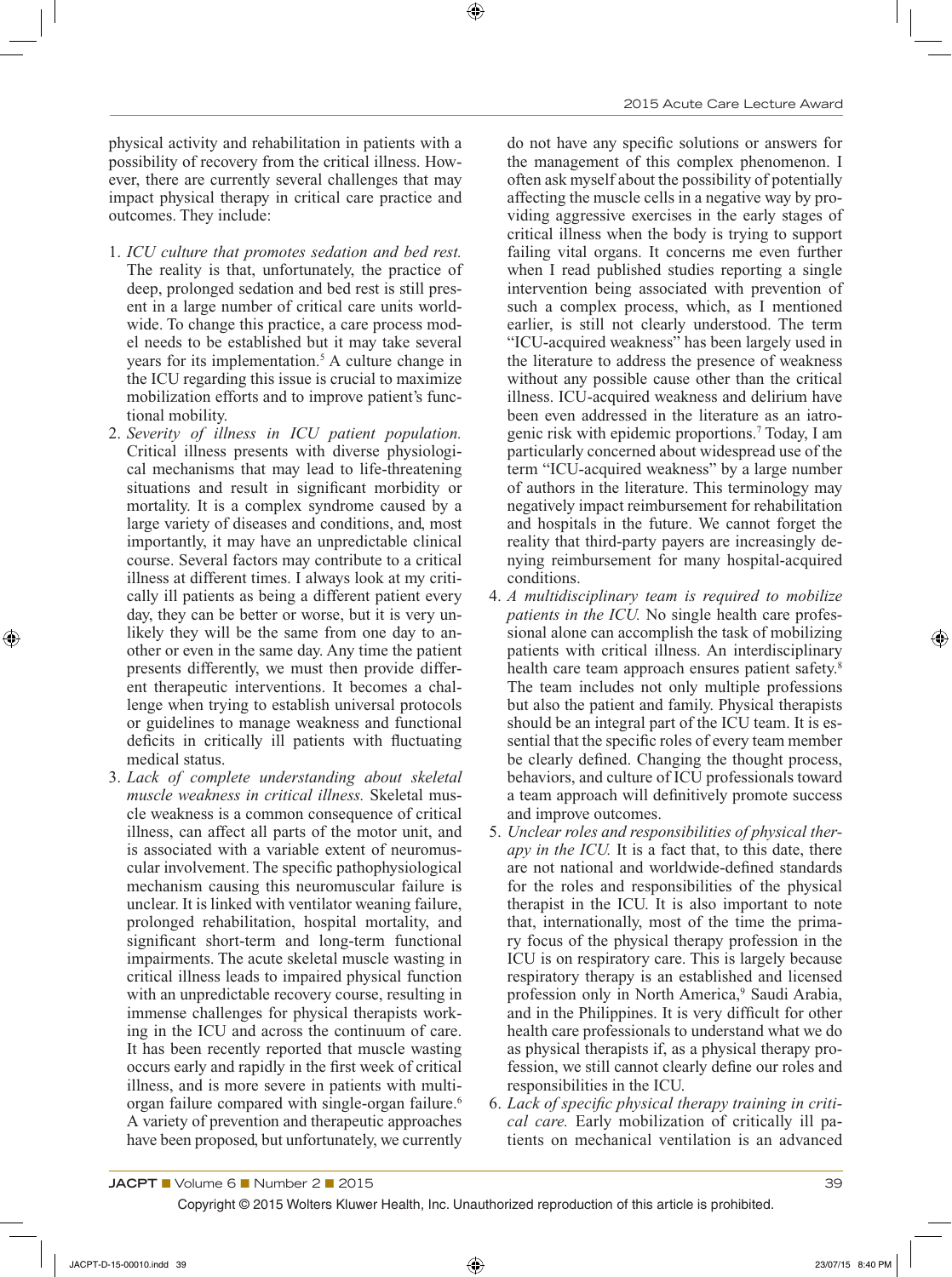physical therapy practice and requires specific knowledge and skills.4 The limited number of trained professionals available to provide physical therapy in the ICU in this country is also a challenge. Unlike specific education developed for physicians and nurses practicing in critical care, inconsistent training is a reality in physical therapy programs and can be a challenge. It is of special concern to me that, even without a clinical internship in the ICU or acute care, physical therapists in the United States are allowed to care for critically ill patients as soon as they are licensed to practice in any state. Similarly, in some facilities, clinicians practicing in outpatient settings are expected to treat complex acute care patients on the weekends, and sometimes even in the ICU, despite their lack of training or clinical experience in this area. The need for advanced training for physical therapists practicing in the ICU has become evident; however, the education process up until recently was not clearly defined. I am very fortunate to be part of the development team and now faculty member of Houston Methodist Hospital's Critical Care Fellowship program for physical therapy, which became the nation's first program to be accredited by the American Board of Physical Therapy Residency and Fellowship Education. Two other programs are now available in this country and hopefully several more will be offered in the future. This is a huge step toward moving the profession in the right direction. New to the horizon, and another huge step forward, is the approval for the development of acute care residencies, which will provide much needed education for new graduates, as they learn the complexities of acute care of practice. We now must work together to develop and implement residencies and fellowship programs, which offer a similar set of knowledge, skills, and competencies.

7. *Limited specialized physical therapy equipment and resources.* In order to provide early mobility and physical activity to patients in the ICU with best outcomes, we need to have adequate equipment and resources. It is common to have limited support from the leadership to provide the necessary resources. Patients and staff members are at risk for developing activity-related injuries in the ICU. Special mobility equipment such as stretcher chairs, lifts, and special walkers are necessary to promote adequate mobility activities. Most importantly, a single professional is unable to complete these tasks. There are a large number of opportunities to explore the vital role and feasibility of physical therapy technicians or aides as well as the use of different equipment to assist in the mobilization of such complex patients.

8. *Inconsistent physical therapy practice in the ICU.* Despite all of the recent published literature and the widespread use of physical therapy services in ICUs, multiple and inconsistent practice patterns persist for physicians, nurses, and physical therapists. In addition, rotating staff every few months is routine practice in acute care for many institutions in this country. This can lead to inconsistent physical therapy care and may limit the development of vital rapport and trust with the other ICU team members. Several studies have shown that mobilizing patients in the ICU is safe, feasible, improves physical function, and reduces the length of hospital stay, costs, and delirium.10-12 However, the evidence for specific therapeutic interventions, frequency, and intensity to achieve the above outcomes remains inconclusive. All of these factors cause variability in practice patterns, which may influence outcomes.

*The second objective for this lecture is for physical therapists to recognize the importance of outcome measures for patients receiving physical therapy in the ICU*. As the medical status of patients can improve or deteriorate, the functional status will also change. We must ask ourselves questions that may help us reflect on the effectiveness of practice of physical therapy. We need to ask what constitutes progress, how we measure the progress when we prescribe different therapeutic interventions, and how we know that the therapeutic strategies used make a difference or have any lasting effects.

There is an urgent need to have reliable outcome tools that will objectively quantify the mobility status of patients at a specific moment in time, detect changes over time during the course of an ICU stay, and ultimately standardize the assessment of mobility status for these patients. There are currently a few tools available: the Physical Function Outcome Measure,<sup>13,14</sup> Functional Status Score for ICU,<sup>15</sup> ICU Mobility Scale,<sup>16</sup> the Chelsea Critical Care Physical Assessment Tool (CPAx), $17,18$  and the Perme ICU Mobility Score. Each one of these tools has particular strengths and limitations. The development of an outcome measure tool for physical therapy in the ICU has particularly intrigued me for more than 2 decades and I always had a significant interest in finding the answers to all the aforementioned questions. For this reason, I developed the Perme ICU Mobility Score (Perme Score).19,20 The Perme Score is a novel ICUspecific tool to measure a patient's mobility status, starting with the ability to follow commands and culminating in the distance walked in 2 minutes. It is a practical tool for clinical and research purposes in the ICU patient population, and it takes just a few minutes to complete. The Perme Score has been found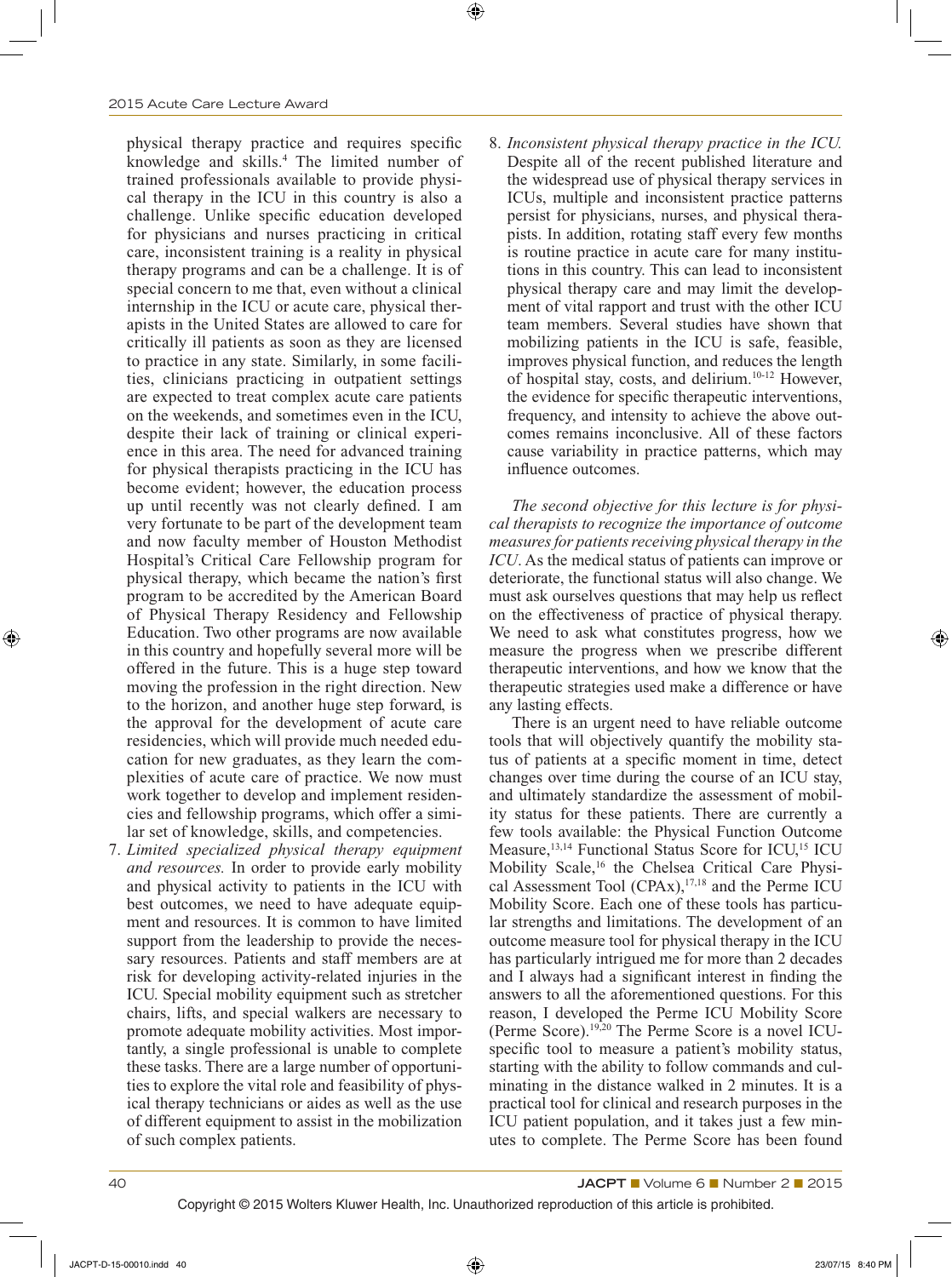to be a reliable tool to assess mobility status of ICU patients in a specific moment in time.<sup>20</sup> Ultimately, it is important that clinicians have a variety of tools available because the measurement of mobility status has important implications and will help clinicians when documenting response to different therapeutic strategies.

*Let us now focus on the future. The last objective for this lecture is to discuss ways to advance the physical therapy profession and improve quality of care for patients in the ICU*. So as I began to address the earlier objectives, the need for solutions became more apparent. We must advance the profession and achieve excellence in the management of complex patients with rapidly changing medical status. In my view, any solution has to include outcomes and goals in the following areas: education, research, and delivery of physical therapy services.

I will start with *education*, which is essential and a priority. Education will support the necessary knowledge to provide safety and quality care for patients. Limited knowledge and understanding of critical illness, ICU environment, and equipment can potentially limit outcomes and increase safety risks for these patients. In order to educate our students, our acute care physical therapists, and our ICU team members, we must develop education goals and expectations for their specific needs. The use of simulators as an education tool can help standardization of advanced training, evaluation, and testing of students, residents, fellows, and mentors. The development of web-based tools is also essential to support education. In the future, these 2 above options may become the most important components of training in critical care. They will assist not only with training but also with the ability to evaluate clinical skills and knowledge.

When we look at ways to provide better education to our physical therapy students, we must look at increasing their awareness of the roles and responsibilities of physical therapy profession in the ICU. We need to provide adequate learning opportunities in cardiopulmonary topics, in the classroom and clinically, with focus on ample understanding of oxygen delivery, consumption, and cardiopulmonary diseases. In addition, specific entry-level education is necessary toward the assessment of patient with critical illness and decision making in complex clinical situations. The creation of postprofessional clinical experiences through acute care residencies and critical care fellowships will enable clinicians to be fully educated in the complexities of acute care and critical care.

The approach to further educate acute care licensed physical therapy professionals involves indepth knowledge and essential critical care skills to practice competently with this patient population. The

clinicians need to be supported by continuing education, observations, and mentored practice, which goes well beyond the basic competency procedures of orientation processes currently available in most institutions. As far as the mentors, we should not forget the importance of addressing the specific qualifications for professionals providing mentorship in critical care. We definitively need more fellowships across the country that are designed and equipped to provide training for advanced practice in critical care physical therapy.

In order to effectively teach our critical care colleagues, we need to address the specific educational needs of each member of the ICU team. We have a duty to educate our ICU team members primarily to increase their awareness of the negative side effects of prolonged sedation and bed rest, as well as the benefits of early mobility and adequate physical therapy use. Furthermore, we must strive to have all members of the ICU team include patient mobility as part of their daily plan of care.

As part of the maturing process as a profession, physical therapists with a common interest in critical care medicine must work together with the goal of determining areas of *research priorities*. Our colleagues, researchers and clinicians, must consistently seek answers to clinical questions. It is very exciting to know that we currently have several opportunities to network globally with different critical care professionals who share similar interests. As a result, there are several articles recently published with international cooperation.

Research studies addressing physical therapy interventions in the ICU must be performed using valid and comparable outcome measures. When designing clinical studies, it is of utmost importance to consider the heterogeneity in the critically ill patient population, their similarities versus their differences, and related factors such as multiple organ involvement, severity of illness, age, and premorbid functional status. Other factors to be considered include the large variety of available therapeutic interventions, frequency, intensity of physical therapy treatments, skill level of the professional providing physical therapy, and the fact that these patients may present with a variety of clinical situations from day to day and, sometimes, even in the same day.

It is important to reflect on the possibility of reproducing the research study and achieving the same results in other institutions. Another aspect is the likelihood of applying the same research protocol into the clinical setting in large scales. As an example, we should consider the feasibility of having physical therapy provided by a consistent team (mobility critical care nurse, physical therapist, and an aide), cotreatments by physical and occupational therapists,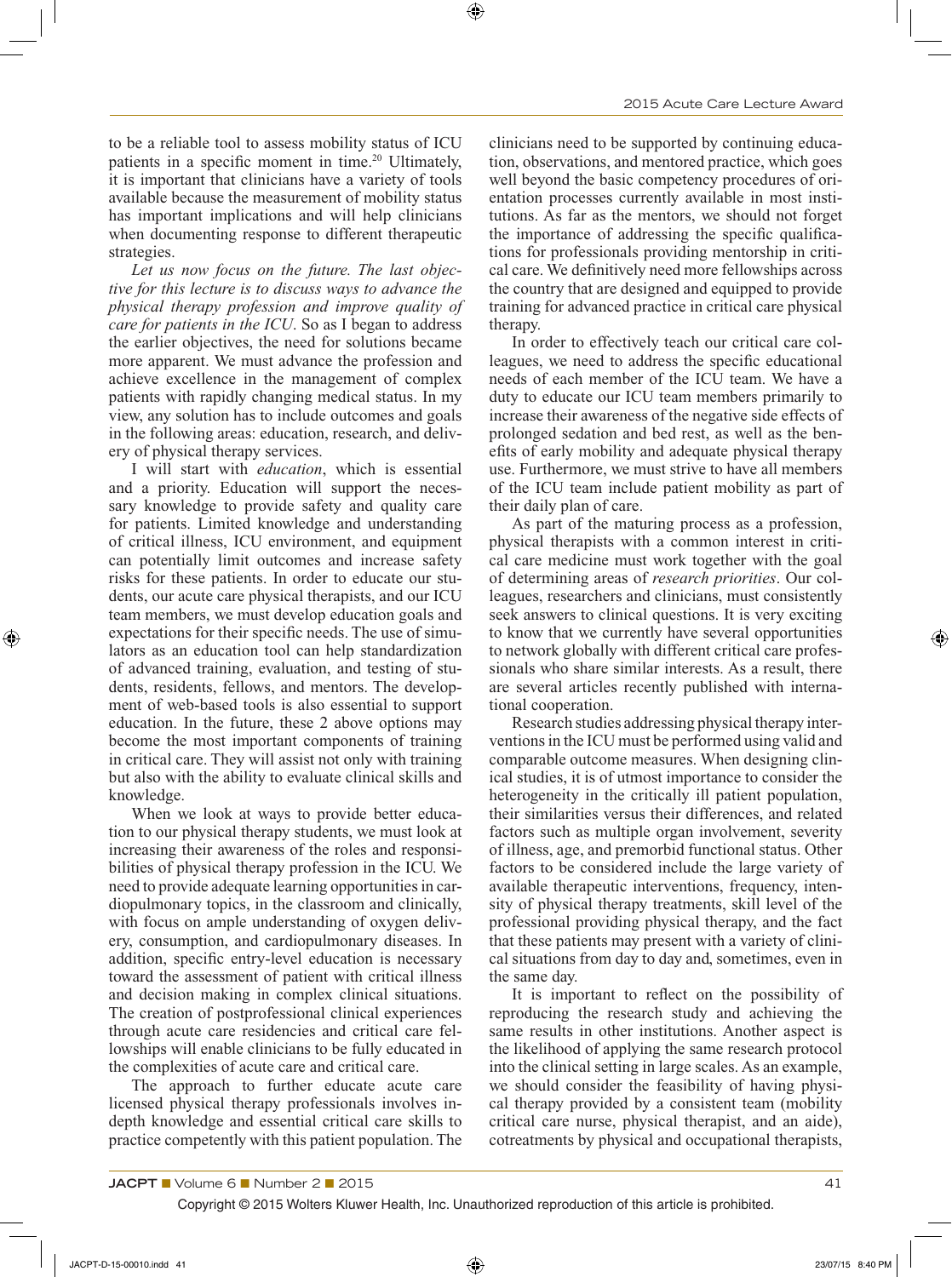or providing one specific therapeutic intervention (ie, bicycling) for each patient, every day, in every the ICU. Undoubtedly, there is an absolute need for research in the area of physical therapy in critical care to both delineate and advise clinicians on the best way to manage the care for these patients.

As far as the *delivery of physical therapy services*, our goal is to increase the physical therapy service coverage in the ICU through adequate staff availability and training. Doing our jobs well also means identifying staff members who have an interest and aptitude for treating complex critically ill patients. Of utmost importance is the provision of appropriate physical therapy services that include consulting, examination, evaluation, and treatment. Patients with critical illness are different from one another, so the interventions we provide should be different. Every time we choose a therapeutic intervention, it must be based on the patient's condition and goals, and ultimately because the physical therapy clinician believes that is the right intervention for that specific patient at that particular time.

Physical therapists must recognize the difference between a "patient in the ICU' and a "patient with a critical illness." The ICU is a centralized location where we keep the sickest hospitalized patients, usually when there is a threat to the delivery and consumption of oxygen that sustains life. The critically ill patients with life-threatening conditions will always be in the ICU; however, for many different reasons, patients can be in the ICU and not have a critical illness. Therefore, it should be clear to every physical therapist that, for clinical and research purposes, treating a patient in the ICU can be quite different from treating a critically ill patient. Physical therapists also need to reflect on and understand some of the key principles that promote best practices. My opinion is that the most important skill for a physical therapist practicing in the ICU is to recognize when to initiate, delay, progress, and terminate treatment in patients with critical illness.

We must also encourage every physical therapist to apply evidence-based practice as a standard daily practice. Evidence-based practice involves a systematic and sensible use of the best available evidence to assist with clinical decisions and improve outcomes. There are currently a large number of published studies on early mobility and physical therapy in the ICU, but clinicians must be able to critically appraise the literature with special attention to the clinical relevance, validity, and applicability for different critical care units.

When looking toward the future, there are multiple challenges that must be addressed. I think empowerment and consistency are the keys for the success of the physical therapy profession in the future. We must

come together with our fellow critical care colleagues to support each other as a team. This is the only way we can advance and continue to deliver excellent quality of care for our critically ill patients. Above all, acute care physical therapy must be firmly recognized as a specialty with a well-defined role, core knowledge competencies, and training. It is imperative that we maintain leadership in this area. The practice of physical therapy for patients experiencing neuromuscular weakness associated with critical illness in every setting needs to evolve in order to continue to lead in the constantly changing world of medicine. As the experts in this field, physical therapists should be the consultants of choice for any issues associated with muscle weakness, nerve dysfunction, and impaired function. We must continuously improve and innovate in order to promote optimal recovery and the best possible outcome. Our task is to continue toward our goals, while at the same time, being open and responsive to new ideas.

In order to consistently improve functional outcomes, perhaps we must focus on functional reconciliation where every team member is well aware of the patient's mobility status before ICU admission. We then need to think about the implementation of simple mobility measures that can be incorporated and sustained in any ICU. An example of one such measure is emphasis on a strong nurse mobility program to prevent negative side effects of bed rest, and maybe propose that every ICU patient should be out of bed by a certain time every day unless there is a need for a prescribed, mandated bed rest. The reasons for bed rest should be clear to everyone, never a default order, but rather an exception with specific consideration for each patient on a daily basis. Each member of the critical care team must consider outof-bed activities for patients not meeting specific criteria for bed rest, even before physical therapy is involved in the case. Another simple measure would be to incorporate active movement of extremities as part of the routine care as soon as patients are awake and able to follow simple commands. These active exercises should be encouraged by every member of the ICU team and considered a priority. We should strongly reflect on additional simple physical activities these patients could do throughout the day. It is important to be aware that proposal of new initiatives will involve culture and behavioral changes, which can definitively present with additional challenges. Throughout my career I have prescribed "homework" for all my patients. As an example, I usually prescribe for patients to perform 100 leg lifts/day, not at once, of course, but they have all day to complete the task. Some patients do it, others do not. In any case, the expectation is the same. It is interesting that over the years several nurses have adopted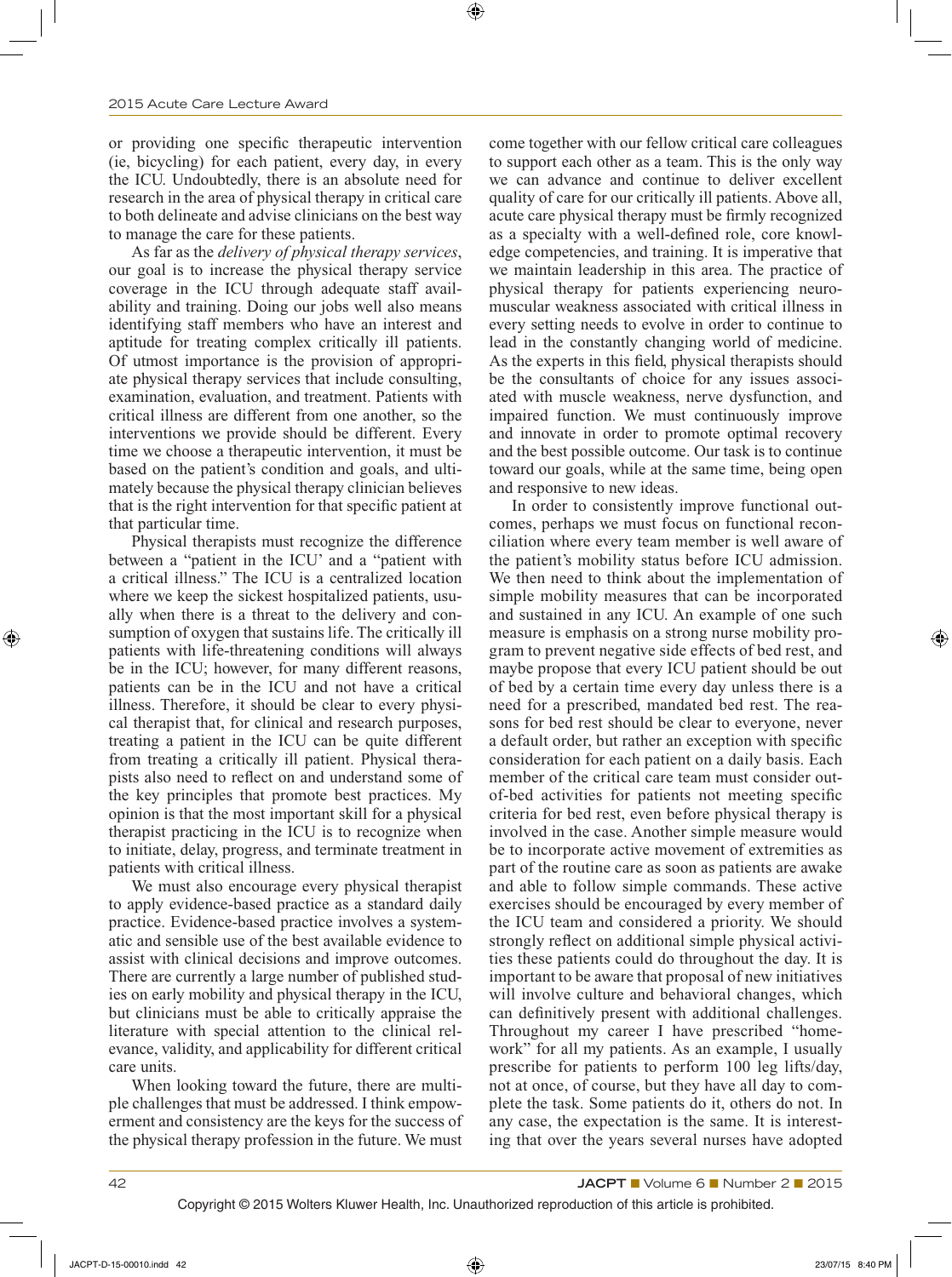that practice and routinely expect their patients to do the same. Sometimes we can solve complex problems with simple solutions; we just have to find the solutions. All members of the ICU team must also recognize that early mobility in the ICU does not equal physical therapy in the ICU. Early mobility is everyone's job!

As we prepare for the future, physical therapists must be able to understand why the practice of physical therapy for patients with critical illness is important. We should ask ourselves: What is the product that the physical therapy profession sells in the ICU? Where do we go from here? I do not have any specific answers to any of the questions, challenges, and problems I mentioned in this lecture. Readiness for the future and a long journey of excellence must include a clear understanding of what sets us apart from everyone else as well as the concept that patients must always be at the center of our decisions. In addition, if it is worth doing, it is worth doing well.

I have a very positive view of the future and I have confidence that our message will be accepted. Ultimately, I do have a vision that we can and we should become the leaders in the functional recovery for patients during and after surviving a critical illness. But, how do we do that? My vision is that in the future every physical therapist practicing in the ICU will, before anything else, have adequate knowledge of ICU equipment and critical care issues, use evidence-based practice, identify appropriate patients for our services, be able to understand mechanical ventilation to make suggestions about different ventilator settings to minimize work of breathing during mobility activities, and will also synthesize the information from other team members to make their own clinical decisions.

In order to solidify the role of this physical therapy practice, we need to understand the best way to implement our skills, from patient selection to choices of therapeutic interventions and outcome measures. We have to make a decision. Do we want to be seen as the professionals who just do the passive range of motion in the ICU, get patients out of bed, and walk patients on ventilators when told to do so? *Or*, alternatively, do we want to be recognized as noninvasive practitioners with strong clinical reasoning and clinical skills who can significantly influence outcomes for critically ill patients? We must choose the latter option.

Each one of us needs to look at ourselves, our methods, and the way we practice. We need to challenge ourselves to modify our routine, help develop respect for the physical therapy profession, and have the right knowledge, skills, attitudes, and behaviors. We have to set standards for the role of the profession in critical care, be present and have an opinion any time that weakness or neuromuscular involvement in the critically ill is addressed. Every day we must also strive to provide the best physical therapy care and meet the specific needs of every patient throughout the entire continuum of care, not only in the ICU. We must be able to concisely explain to the public, legislators, payers, and our health care colleagues who we are and what we do. We must also move forward with our research efforts to determine effectiveness of our interventions and development of new treatment strategies.

In conclusion, it is my sincere hope that we will never forget the essence of what physical therapists do in any clinical setting, which is to restore function. Only with that self-confidence and understanding in mind we will mature, succeed, and reach the ultimate goal to help patients in the ICU and the ones who survive a critical illness regain their independence and reintegrate in the society.

Solidifying the future of physical therapy in the ICU is essential. The time to act is now!

> **Christiane Perme, PT, CCS** Houston Methodist Hospital, Houston, Texas

## **REFERENCES**

- 1. Perme CS, Southard RE, Joyce DL, Noon GP, Loebe M. Early mobilization of LVAD recipients who require prolonged mechanical ventilation. *Texas Heart Inst J*. 2006;33:130-133.
- 2. Foss G. A method for augmenting ventilation during ambulation. *Phys Ther*. 1972;52:519.
- 3. Burns JR, Jones FL. Early ambulation of patients requiring ventilatory assistance. *Chest*. 1975;68:608.
- 4. Perme C, Chandrashekar R. Managing the patient on mechanical ventilation in ICU: Early mobility and walking program. *Acute Care Perspectives*. 2008;17(1): 10-15.
- 5. Hopkins RO, Spuhler VJ, Thomsen GE. Transforming ICU culture to facilitate mobility. *Crit Care Clin*. 2007;23(1):81-96.
- 6. Puthucheary ZA, Rawal J, McPhail M, et al. Acute skeletal muscle wasting in critical illness. *JAMA*. 2013;310(15):1591-1600.
- 7. Vasilevskis EE, Ely EW, Speroff T, Pun BT, Boehm L, Dittus RS. Reducing iatrogenic risks: ICU-acquired delirium and weakness—crossing the quality chasm. *Chest*. 2010;138(5):1224-1233.
- 8. Perme C, Chandrashekar R. Early mobility and walking program for patients in the intensive care unit: creating a standard of care. *Am J Crit Care*. 2009;18(3):212-221.
- 9. Grenvik A, Pinsky MR. Evolution of the intensive care unit as a clinical center and critical care medicine as a discipline. *Crit Care Clin*. 2009;25(1):239-250.
- 10. Schweickert WD, Pohlman MC, Pohlman AS, et al. Early physical and occupational therapy in mechanically ventilated, critically ill patients: a randomised controlled trial. *Lancet*. 2009;373(9678):1874-1882.

**JACPT** ■ Volume 6 ■ Number 2 ■ 2015 43